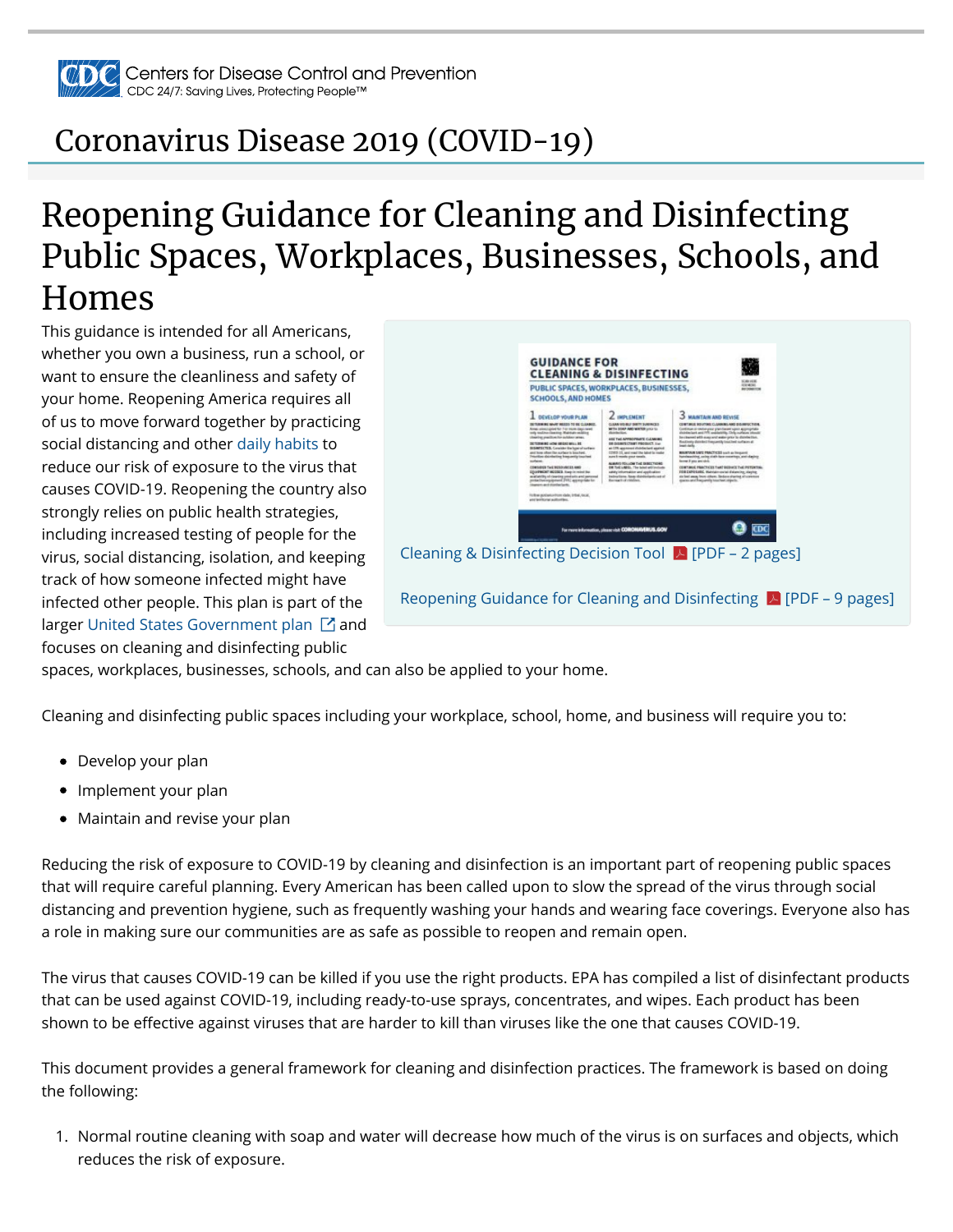- 2. Disinfection using EPA-approved disinfectants against COVID-19  $\boxdot$  can also help reduce the risk. Frequent disinfection of surfaces and objects touched by multiple people is important.
- 3. When [EPA-approved disinfectants](https://www.epa.gov/pesticide-registration/list-n-disinfectants-use-against-sars-cov-2)  $\boxdot$  are not available, alternative disinfectants can be used (for example, 1/3 cup of bleach added to 1 gallon of water, or 70% alcohol solutions). Do not mix bleach or other cleaning and disinfection products together. This can cause fumes that may be very dangerous to breathe in. Keep all disinfectants out of the reach of children.

Links to specific recommendations for many public spaces that use this framework, can be found at the end of this document.

It's important to continue to follow federal, state, tribal, territorial, and local guidance for reopening America.

#### A Few Important Reminders about Coronaviruses and Reducing the Risk of Exposure:

- Coronaviruses on surfaces and objects naturally die within hours to days. Warmer temperatures and exposure to sunlight will reduce the time the virus survives on surfaces and objects.
- Normal routine cleaning with soap and water removes germs and dirt from surfaces. It lowers the risk of spreading COVID-19 infection.
- Disinfectants kill germs on surfaces. By killing germs on a surface after cleaning, you can further lower the risk of spreading infection. [EPA-approved disinfectants](https://www.epa.gov/pesticide-registration/list-n-disinfectants-use-against-sars-cov-2)  $\boxdot$  are an important part of reducing the risk of exposure to COVID-19. If disinfectants on this list are in short supply, alternative disinfectants can be used (for example, 1/3 cup of bleach added to 1 gallon of water, or 70% alcohol solutions).
- Store and use disinfectants in a responsible and appropriate manner according to the label. Do not mix bleach or other cleaning and disinfection products together–this can cause fumes that may be very dangerous to breathe in. Keep all disinfectants out of the reach of children.
- Do not overuse or stockpile disinfectants or other supplies. This can result in shortages of appropriate products for others to use in critical situations.
- Always wear gloves appropriate for the chemicals being used when you are cleaning and disinfecting. Additional [personal protective equipment \(PPE\) may be needed based on setting and product. For more information, see CDC's](https://www.cdc.gov/coronavirus/2019-ncov/community/organizations/cleaning-disinfection.html) website on Cleaning and Disinfection for Community Facilities.
- Practice social distancing, wear facial coverings, and follow proper prevention hygiene, such as washing your hands frequently and using alcohol-based (at least 60% alcohol) hand sanitizer when soap and water are not available.

If you oversee staff in a workplace, your plan should include considerations about the safety of custodial staff and other people who are carrying out the cleaning or disinfecting. These people are at increased risk of being exposed to the virus and to any toxic effects of the cleaning chemicals. These staff should wear appropriate PPE for cleaning and disinfecting. To protect your staff and to ensure that the products are used effectively, staff should be instructed on how to apply the disinfectants according to the label. For more information on concerns related to cleaning staff, visit the Occupational Safety and Health Administration's website on [Control and Prevention.](https://www.osha.gov/SLTC/covid-19/controlprevention.html)  $\square$ 

### Develop Your Plan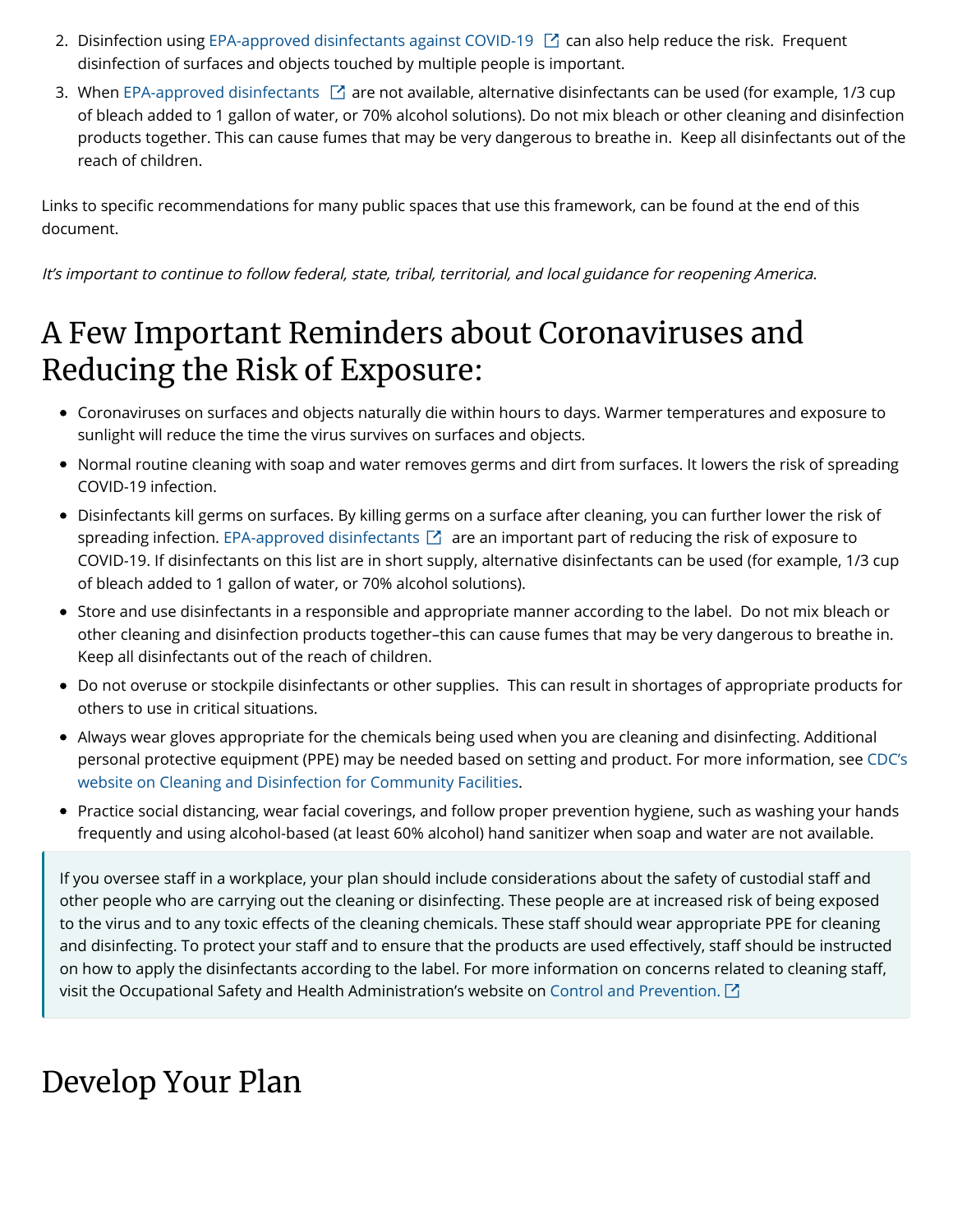Evaluate your workplace, school, home, or business to determine what kinds of surfaces and materials make up that area. Most surfaces and objects will just need normal routine cleaning. Frequently touched surfaces and objects like light switches and doorknobs will need to be cleaned and then disinfected to further reduce the risk of germs on surfaces and objects.

- First, clean the surface or object with soap and water.
- Then, disinfect using an [EPA-approved disinfectant](https://www.epa.gov/pesticide-registration/list-n-disinfectants-use-against-sars-cov-2)  $\boxtimes$  .
- If an EPA-approved disinfectant is unavailable, you can use 1/3 cup of bleach added to 1 gallon of water, or 70% alcohol solutions to disinfect. Do not mix bleach or other cleaning and disinfection products together. Find additional information at [CDC's website on Cleaning and Disinfecting Your Facility.](https://www.cdc.gov/coronavirus/2019-ncov/community/disinfecting-building-facility.html)

You should also consider what items can be moved or removed completely to reduce frequent handling or contact from multiple people. Soft and porous materials, such as area rugs and seating, may be removed or stored to reduce the challenges with cleaning and disinfecting them. Find additional reopening guidance for cleaning and disinfecting in the [Reopening Decision Tool](https://www.cdc.gov/coronavirus/2019-ncov/community/pdf/ReOpening_America_Cleaning_Disinfection_Decision_Tool.pdf) A.

It is critical that your plan includes how to maintain a cleaning and disinfecting strategy after reopening. Develop a flexible plan with your staff or family, adjusting the plan as federal, state, tribal, territorial, or local guidance is updated and if your specific circumstances change.

#### Determine what needs to be cleaned

Some surfaces only need to be cleaned with soap and water. For example, surfaces and objects that are not frequently touched should be cleaned and do not require additional disinfection. Additionally, disinfectants should typically not be applied on items used by children, especially any items that children might put in their mouths. Many disinfectants are toxic when swallowed. In a household setting, cleaning toys and other items used by children with soap and water is usually sufficient. Find more information on cleaning and disinfection toys and other surfaces in the childcare program setting at [CDC's Guidance for Childcare Programs that Remain Open](https://www.cdc.gov/coronavirus/2019-ncov/community/schools-childcare/guidance-for-childcare.html).

These questions will help you decide which surfaces and objects will need normal routine cleaning.

#### Is the area outdoors?

Outdoor areas generally require normal routine cleaning and do not require disinfection. Spraying disinfectant on sidewalks and in parks is not an efficient use of disinfectant supplies and has not been proven to reduce the risk of COVID-19 to the public. You should maintain existing cleaning and hygiene practices for outdoor areas.

The targeted use of disinfectants can be done effectively, efficiently and safely on outdoor hard surfaces and objects frequently touched by multiple people. Certain outdoor areas and facilities, such as bars and restaurants, may have [additional requirements. More information can be found on FDA's website on Food Safety and the Coronavirus Disease](https://www.fda.gov/food/food-safety-during-emergencies/food-safety-and-coronavirus-disease-2019-covid-19) 2019 (COVID-19) [스 .

There is no evidence that the virus that causes COVID-19 can spread directly to humans from water in pools, hot tubs or spas, or water play areas. Proper operation, maintenance, and disinfection (for example, with chlorine or bromine) of pools, hot tubs or spas, and water playgrounds should kill the virus that causes COVID-19. However, there are additional concerns with outdoor areas that may be maintained less frequently, including playgrounds, or other facilities located within local, state, or national parks. For more information, visit CDC's website on [Visiting Parks & Recreational Facilities](https://www.cdc.gov/coronavirus/2019-ncov/daily-life-coping/visitors.html?CDC_AA_refVal=https%3A%2F%2Fwww.cdc.gov%2Fcoronavirus%2F2019-ncov%2Fcommunity%2Fparks-rec%2Fvisitors.html).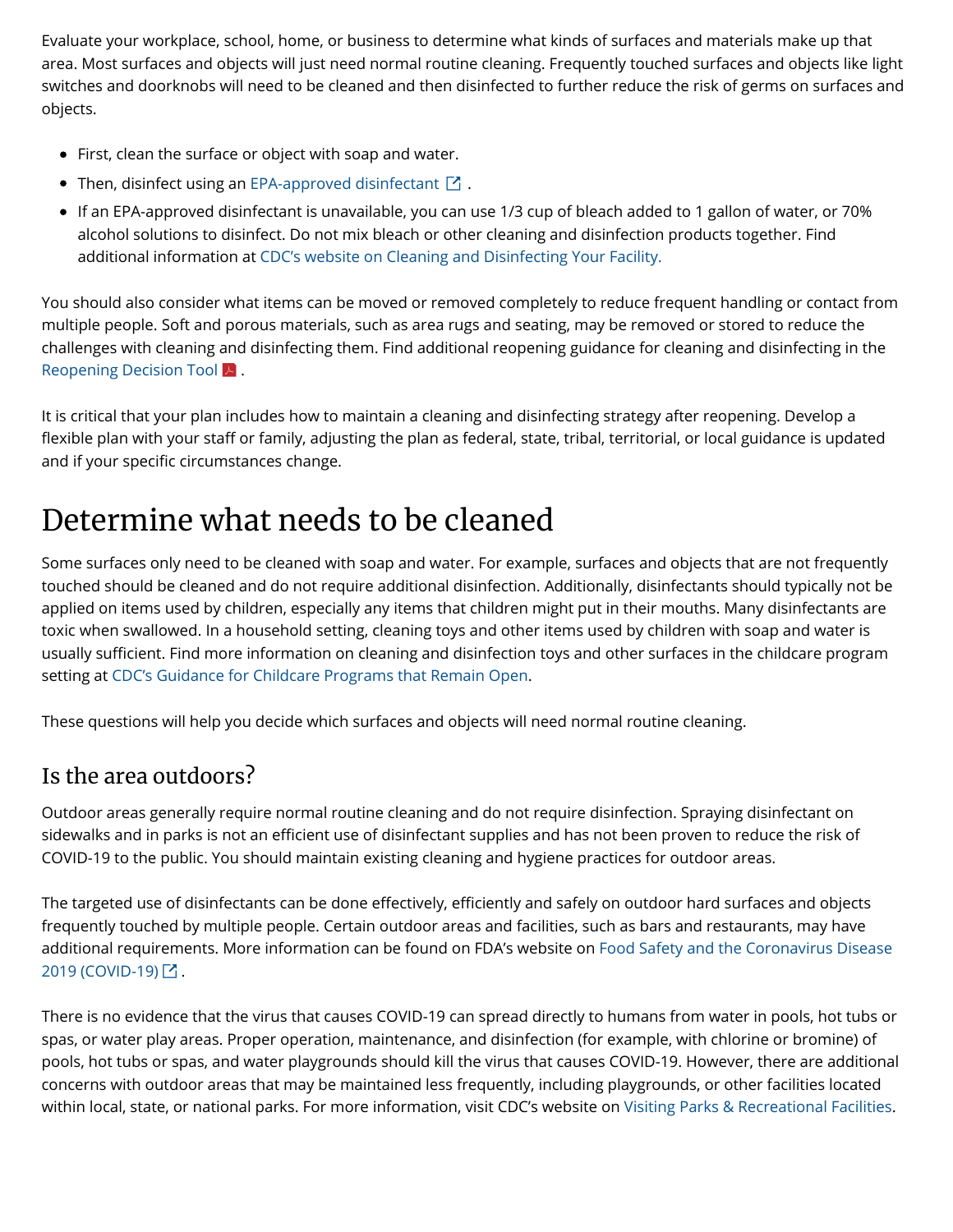#### Has the area been unoccupied for the last 7 days?

If your workplace, school, or business has been unoccupied for 7 days or more, it will only need your normal routine cleaning to reopen the area. This is because the virus that causes COVID-19 has not been shown to survive on surfaces longer than this time.

There are many public health considerations, not just COVID-19 related, when reopening public buildings and spaces that have been closed for extended periods. For example, take measures to ensure the [safety of your building water system.](https://www.cdc.gov/coronavirus/2019-ncov/php/building-water-system.html) It is not necessary to clean ventilation systems, other than routine maintenance, as part of reducing risk of corona [viruses. For healthcare facilities, additional guidance is provided on CDC's Guidelines for Environmental Infection Control](https://www.cdc.gov/infectioncontrol/pdf/guidelines/environmental-guidelines-P.pdf) in Health-Care Facilities  $\blacktriangleright$  .

## Determine what needs to be disinfected

Following your normal routine cleaning, you can disinfect frequently touched surfaces and objects using a product from [EPA's list of approved products that are e](https://www.epa.gov/pesticide-registration/list-n-disinfectants-use-against-sars-cov-2)ffective against COVID-19.  $\boxtimes$ 

These questions will help you choose appropriate disinfectants.

#### Are you cleaning or disinfecting a hard and non-porous material or item like glass, metal, or plastic?

Consult [EPA's list of approved products for use against COVID-19](https://www.epa.gov/pesticide-registration/list-n-disinfectants-use-against-sars-cov-2)  $\boxtimes$  . This list will help you determine the most appropriate disinfectant for the surface or object. You can use diluted household bleach solutions if appropriate for the surface. Pay special attention to the personal protective equipment (PPE) that may be needed to safely apply the disinfectant and the manufacturer's recommendations concerning any additional hazards. Keep all disinfectants out of the reach of children. Please visit [CDC's website on How to Clean and](https://www.cdc.gov/coronavirus/2019-ncov/community/organizations/cleaning-disinfection.html) [Disinfect](https://www.cdc.gov/coronavirus/2019-ncov/community/organizations/cleaning-disinfection.html) for additional details and warnings.

Examples of frequently touched surfaces and objects that will need routine disinfection following reopening are:

- tables,
- doorknobs,
- light switches,
- countertops,
- handles,
- desks,
- phones,
- keyboards,
- toilets,
- faucets and sinks,
- gas pump handles,
- touch screens, and
- ATM machines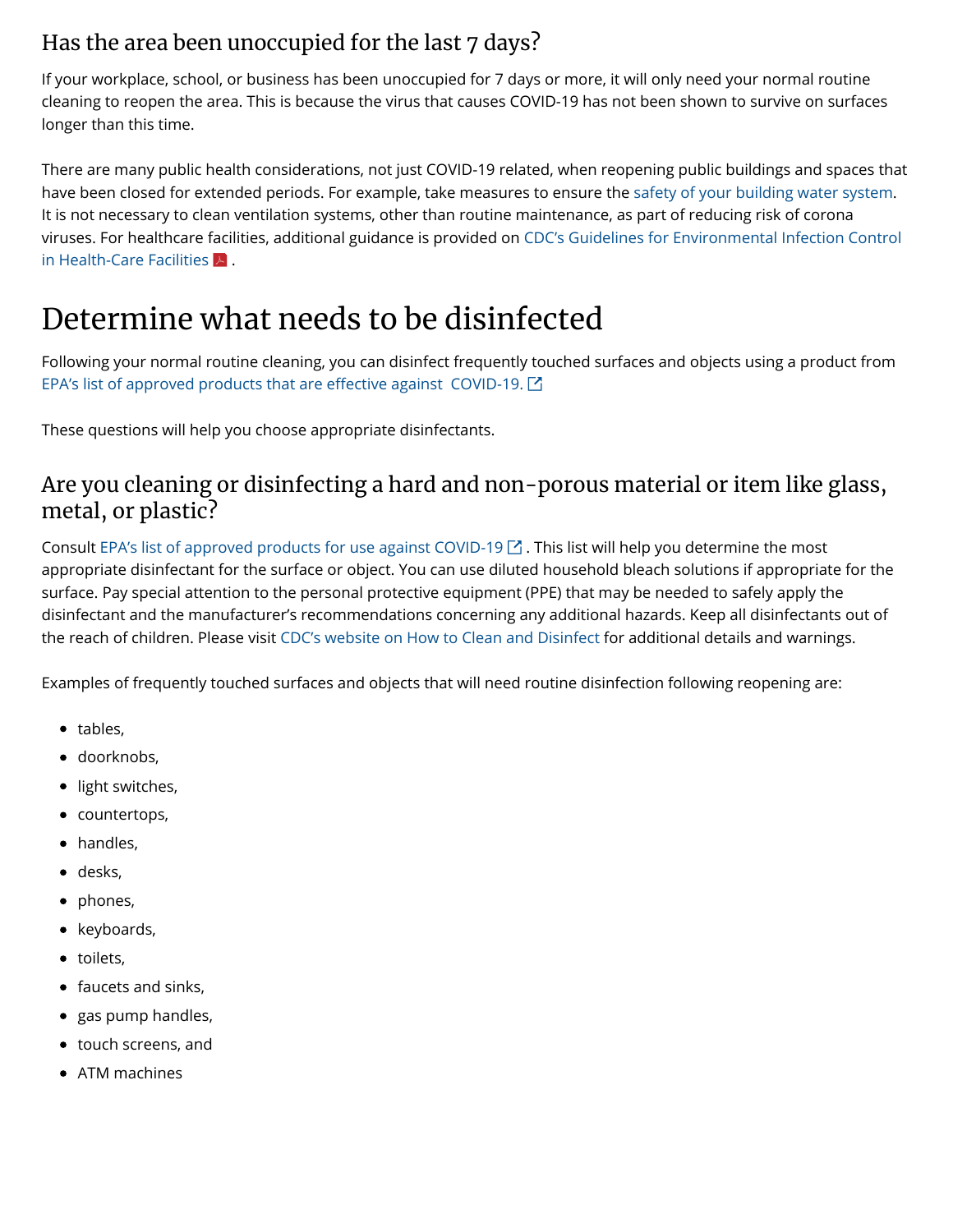Each business or facility will have different surfaces and objects that are frequently touched by multiple people. Appropriately disinfect these surfaces and objects. For example, transit stations have specifi[c guidance f](https://www.cdc.gov/coronavirus/2019-ncov/community/organizations/transit-station-workers.html)or application of cleaning and disinfection.

#### Are you cleaning or disinfecting a soft and porous material or items like carpet, rugs, or seating in areas?

[Soft and porous materials are generally not as easy to disinfect as hard and non-porous surfaces. EPA has listed a limited](http://www.epa.gov/pesticide-registration/list-n-disinfectants-use-against-sars-cov-2) number of products approved for disinfection for use on soft and porous materials  $\boxdot$  . Soft and porous materials that are not frequently touched should only be cleaned or laundered, following the directions on the item's label, using the warmest appropriate water setting. Find more information on [CDC's website on Cleaning and Disinfecting Your Facility](https://www.cdc.gov/coronavirus/2019-ncov/community/disinfecting-building-facility.html) for developing strategies for dealing with soft and porous materials.

## Consider the resources and equipment needed

Keep in mind the availability of cleaning and disinfection products and appropriate PPE. Always wear gloves appropriate for the chemicals being used for routine cleaning and disinfecting. Follow the directions on the disinfectant label for additional PPE needs. In specific instances, personnel with specialized training and equipment may be required to apply certain disinfectants such as fumigants or fogs. For more information on appropriate PPE for cleaning and disinfection, see [CDC's website on Cleaning and Disinfection for Community Facilities.](https://www.cdc.gov/coronavirus/2019-ncov/community/organizations/cleaning-disinfection.html)

# Implement Your Plan

Once you have a plan, it's time to take action. Read all manufacturer's instructions for the cleaning and disinfection products you will use. Put on your gloves and other required personal protective equipment (PPE) to begin the process of cleaning and disinfecting.

# Clean visibly dirty surfaces with soap and water

Clean surfaces and objects using soap and water prior to disinfection. Always wear gloves appropriate for the chemicals being used for routine cleaning and disinfecting. Follow the directions on the disinfectant label for additional PPE needs. When you finish cleaning, remember to wash hands thoroughly with soap and water.

Clean or launder soft and porous materials like seating in an office or coffee shop, area rugs, and carpets. Launder items according to the manufacturer's instructions, using the warmest temperature setting possible and dry items completely.

## Use the appropriate cleaning or disinfectant product

EPA approved disinfectants  $\Box$ , when applied according to the manufacturer's label, are effective for use against COVID-19. Follow the instructions on the label for all cleaning and disinfection products for concentration, dilution, application method, contact time and any other special considerations when applying.

# Always follow the directions on the label

Follow the instructions on the label to ensure safe and effective use of the product. Many product labels recommend keeping the surface wet for a specific amount of time. The label will also list precautions such as wearing gloves and making sure you have good ventilation during use of the product. Keep all disinfectants out of the reach of children.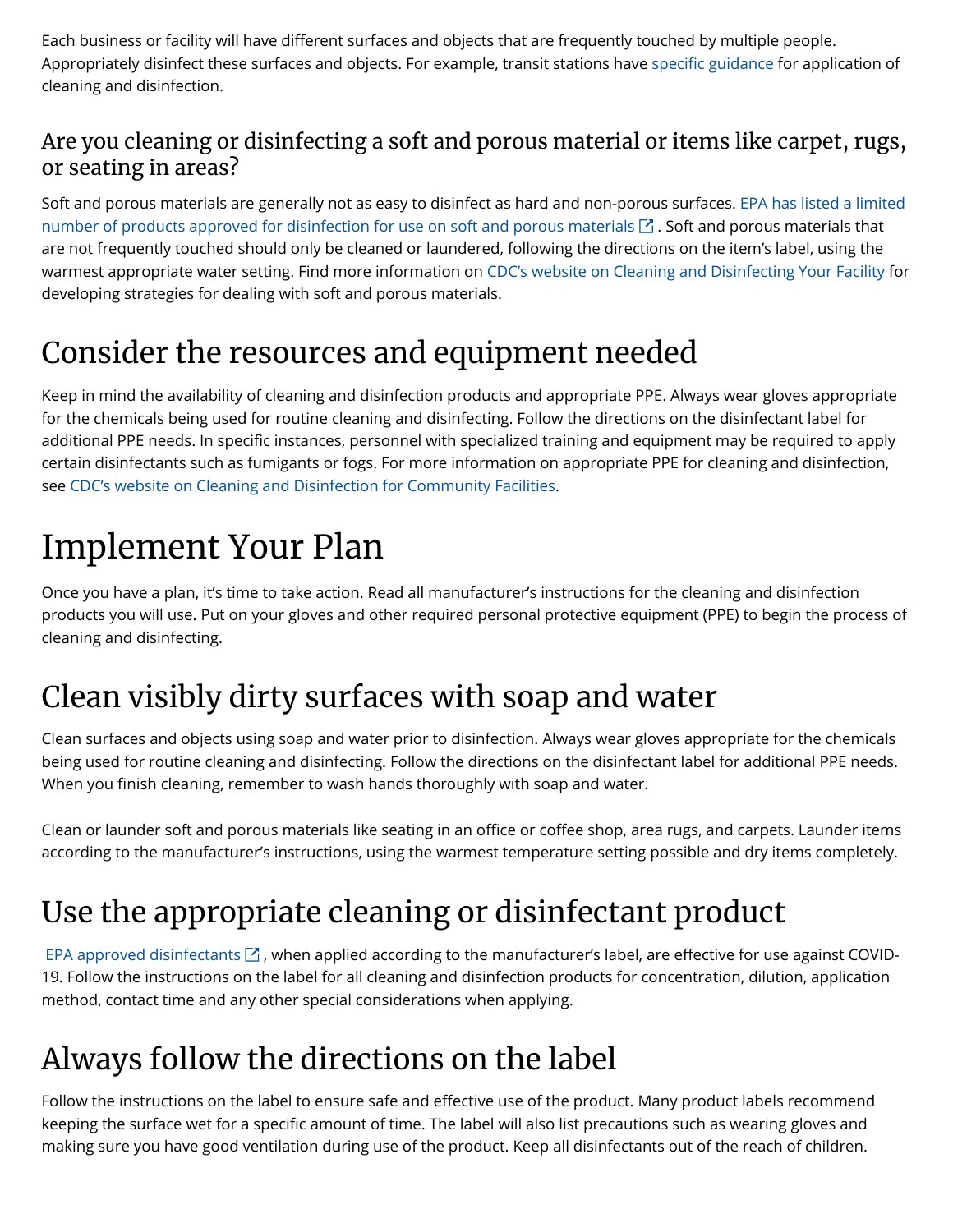# Maintain and Revise Your Plan

Take steps to reduce your risk of exposure to the virus that causes COVID-19 during daily activities. [CDC provides tips](https://www.cdc.gov/coronavirus/2019-ncov/prevent-getting-sick/index.html) to reduce your exposure and risk of acquiring COVID-19. Reducing exposure to yourself and others is a shared responsibility. Continue to update your plan based on updated guidance and your current circumstances.

## Continue routine cleaning and disinfecting

Routine cleaning and disinfecting are an important part of reducing the risk of exposure to COVID-19. Normal routine cleaning with soap and water alone can reduce risk of exposure and is a necessary step before you disinfect dirty surfaces.

Surfaces frequently touched by multiple people, such as door handles, desks, phones, light switches, and faucets, should be cleaned and disinfected at least daily. More frequent cleaning and disinfection may be required based on level of use. For example, certain surfaces and objects in public spaces, such as shopping carts and point of sale keypads, should be cleaned and disinfected before each use.

Consider choosing a different disinfectant if your first choice is in short supply. Make sure there is enough supply of gloves and appropriate personal protective equipment (PPE) based on the label, the amount of product you will need to apply, and the size of the surface you are treating.

## Maintain safe behavioral practices

We have all had to make significant behavioral changes to reduce the spread of COVID-19. To reopen America, we will need to continue these practices:

- social distancing (specifically, staying 6 feet away from others when you must go into a shared space)
- frequently washing hands or use alcohol-based (at least 60% alcohol) hand sanitizer when soap and water are not available
- wearing cloth face coverings
- avoiding touching eyes, nose, and mouth
- $\bullet$  staying home when sick
- cleaning and disinfecting frequently touched objects and surfaces

It's important to continue to follow federal, state, tribal, territorial, and local guidance for reopening America. Check this resource for [updates on COVID-19](https://www.coronavirus.gov/)  $\boxtimes$  . This will help you change your plan when situations are updated.

### Consider practices that reduce the potential for exposure

It is also essential to change the ways we use public spaces to work, live, and play. We should continue thinking about our safety and the safety of others.

To reduce your exposure to or the risk of spreading COVID-19 after reopening your business or facility, consider whether you need to touch certain surfaces or materials. Consider wiping public surfaces before and after you touch them. These types of behavioral adjustments can help reduce the spread of COVID-19. There are other resources for more information on COVID-19  $\boxtimes$  and how to [Prevent Getting Sick](https://www.cdc.gov/coronavirus/2019-ncov/prevent-getting-sick/index.html).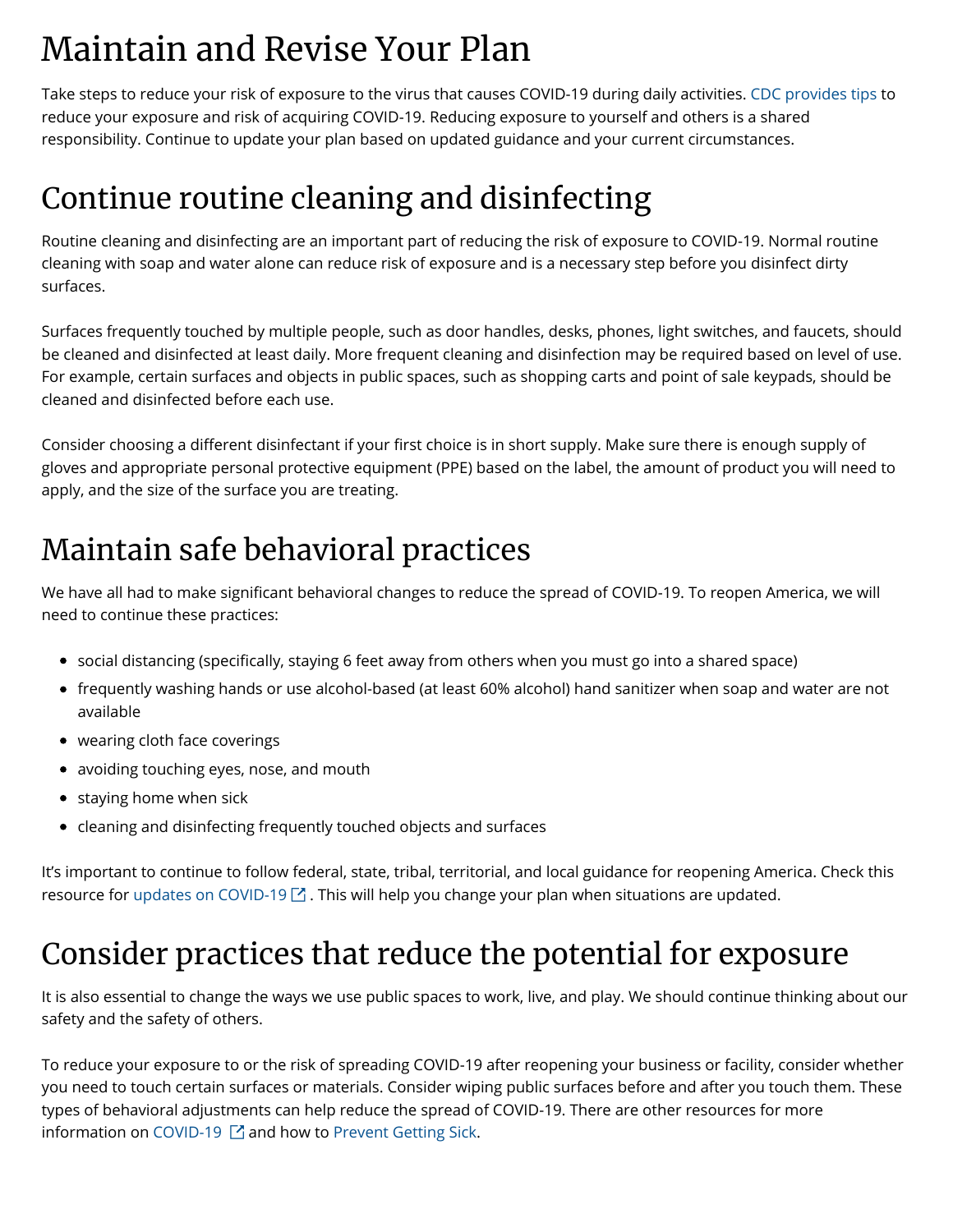Another way to reduce the risk of exposure is to make long-term changes to practices and procedures. These could include reducing the use of porous materials used for seating, leaving some doors open to reduce touching by multiple people, opening windows to improve ventilation, or removing objects in your common areas, like coffee creamer containers. There are many other steps that businesses and institutions can put into place to help reduce the spread of COVID-19 and protect their staff [and the public. More information can be found at CDC's Implementation of Mitigation](https://www.cdc.gov/coronavirus/2019-ncov/downloads/community-mitigation-strategy.pdf) Strategies for Communities with Local COVID-19 Transmission  $\triangleright$  .

## Conclusion

Reopening America requires all of us to move forward together using recommended best practices and maintaining safe daily habits in order to reduce our risk of exposure to COVID-19. Remember: We're all in this together!

#### Additional resources with more specific recommendations.

#### **Healthcare Setting**

- Long-term Care Facilities, Nursing Homes
	- o [Infection Control in Healthcare Settings](https://www.cdc.gov/coronavirus/2019-ncov/hcp/infection-control-recommendations.html)
	- [Using Personal Protective Equipment](https://www.cdc.gov/coronavirus/2019-ncov/hcp/using-ppe.html)
	- o [Hand Hygiene](https://www.cdc.gov/coronavirus/2019-ncov/hcp/hand-hygiene.html)
	- o [Interim Guidance for Infection Prevention](https://www.cdc.gov/coronavirus/2019-ncov/hcp/long-term-care.html#interim-guidance)
	- **[Preparedness Checklist](https://www.cdc.gov/coronavirus/2019-ncov/downloads/novel-coronavirus-2019-Nursing-Homes-Preparedness-Checklist_3_13.pdf)**
	- [Things Facilities Should Do Now to Prepare for COVID-19](https://www.cdc.gov/coronavirus/2019-ncov/hcp/long-term-care.html#facilities-should-do)
	- [When there are Cases in the Facility](https://www.cdc.gov/coronavirus/2019-ncov/hcp/long-term-care.html#cases-in-facility)
- Dialysis Facilities
	- o [Infection Control in Healthcare Settings](https://www.cdc.gov/coronavirus/2019-ncov/hcp/infection-control-recommendations.html)
	- [Using Personal Protective Equipment](https://www.cdc.gov/coronavirus/2019-ncov/hcp/using-ppe.html)
	- [Hand Hygiene](https://www.cdc.gov/coronavirus/2019-ncov/hcp/hand-hygiene.html)
	- [Interim guidance for Outpatient Hemodialysis Facilities](https://www.cdc.gov/coronavirus/2019-ncov/hcp/dialysis.html)
	- [Patient Screening](https://www.cdc.gov/coronavirus/2019-ncov/hcp/dialysis/screening.html)
- Blood and Plasma Facilities
	- o [Infection control in Healthcare Settings](https://www.cdc.gov/coronavirus/2019-ncov/hcp/infection-control-recommendations.html)
	- o [Infection Control and Environmental Management](https://www.cdc.gov/coronavirus/2019-ncov/hcp/blood-and-plasma-collection.html#anchor_1584810016246)
	- [Using Personal Protective Equipment](https://www.cdc.gov/coronavirus/2019-ncov/hcp/using-ppe.html)
	- o [Hand Hygiene](https://www.cdc.gov/coronavirus/2019-ncov/hcp/hand-hygiene.html)
	- [Interim Guidance for Blood and Plasma Collection Facilities](https://www.cdc.gov/coronavirus/2019-ncov/hcp/blood-and-plasma-collection.html)
- Alternate Care Sites
	- [Infection Prevention and Control](https://www.cdc.gov/coronavirus/2019-ncov/hcp/alternative-care-sites.html)
- Dental Settings
	- o [Infection control in Healthcare Settings](https://www.cdc.gov/coronavirus/2019-ncov/hcp/infection-control-recommendations.html)
	- [Using Personal Protective Equipment](https://www.cdc.gov/coronavirus/2019-ncov/hcp/using-ppe.html)
	- [Hand Hygiene](https://www.cdc.gov/coronavirus/2019-ncov/hcp/hand-hygiene.html)
	- o [Interim Guidance for Dental Settings](https://www.cdc.gov/coronavirus/2019-ncov/hcp/dental-settings.html)
- Pharmacies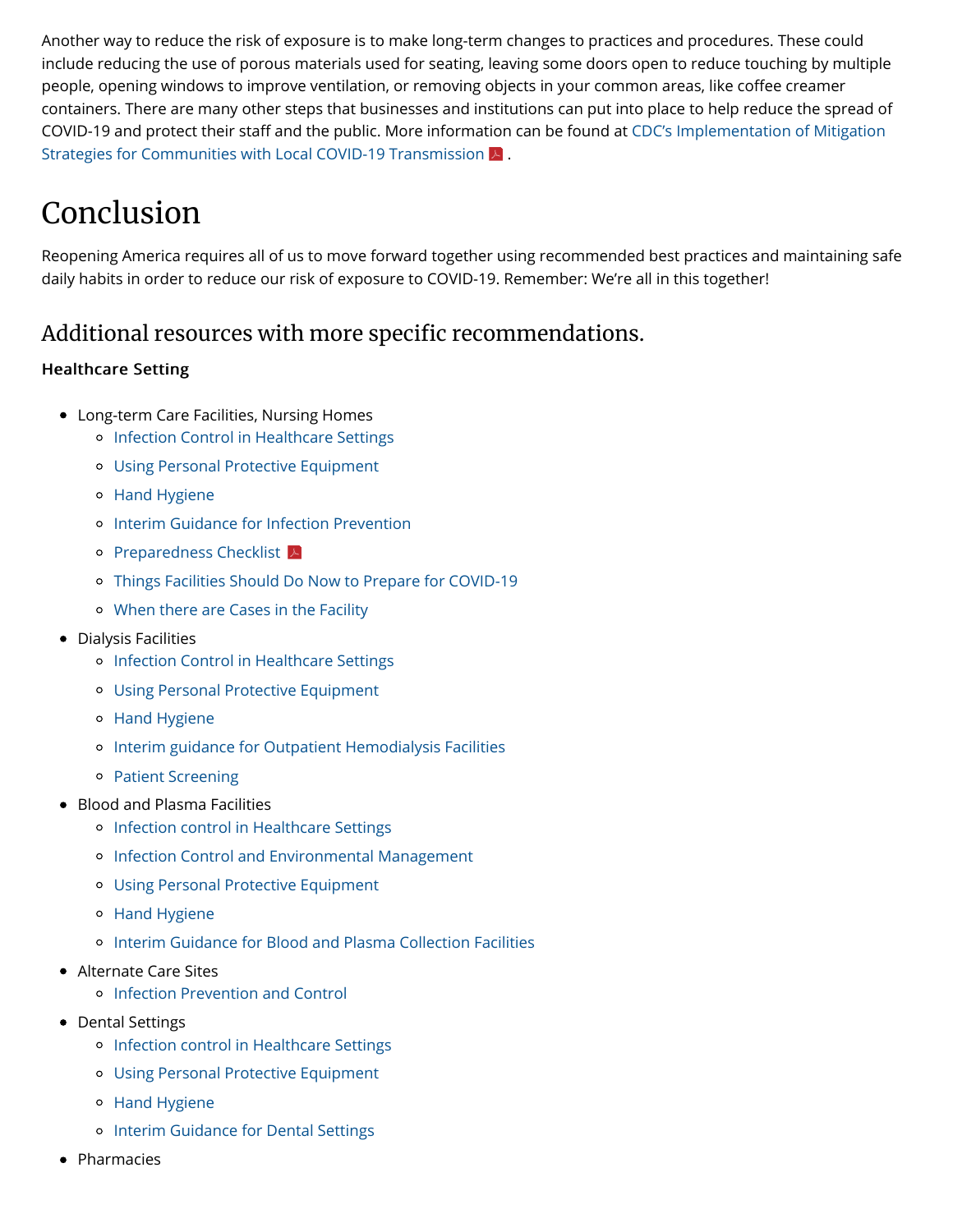- o [Infection control in Healthcare Settings](https://www.cdc.gov/coronavirus/2019-ncov/hcp/infection-control-recommendations.html)
- [Using Personal Protective Equipment](https://www.cdc.gov/coronavirus/2019-ncov/hcp/using-ppe.html)
- o [Hand Hygiene](https://www.cdc.gov/coronavirus/2019-ncov/hcp/hand-hygiene.html)
- o [Interim Guidance for Pharmacies](https://www.cdc.gov/coronavirus/2019-ncov/hcp/pharmacies.html)
- [Risk-Reduction During Close-Contact Services](https://www.cdc.gov/coronavirus/2019-ncov/hcp/pharmacies.html#Testing)
- Outpatient and ambulatory care facilities
	- o [Infection control in Healthcare Settings](https://www.cdc.gov/coronavirus/2019-ncov/hcp/infection-control-recommendations.html)
	- [Using Personal Protective Equipment](https://www.cdc.gov/coronavirus/2019-ncov/hcp/using-ppe.html)
	- [Hand Hygiene](https://www.cdc.gov/coronavirus/2019-ncov/hcp/hand-hygiene.html)
	- [Interim Guidance for Outpatient & Ambulatory Care Settings](https://www.cdc.gov/coronavirus/2019-ncov/hcp/ambulatory-care-settings.html)
- Postmortem Care
	- [Using Personal Protective Equipment](https://www.cdc.gov/coronavirus/2019-ncov/hcp/using-ppe.html)
	- [Hand Hygiene](https://www.cdc.gov/coronavirus/2019-ncov/hcp/hand-hygiene.html)
	- [Collection and Submission of Postmortem Samples](https://www.cdc.gov/coronavirus/2019-ncov/hcp/guidance-postmortem-specimens.html)
	- [Cleaning and Waste Disposal](https://www.cdc.gov/coronavirus/2019-ncov/hcp/guidance-postmortem-specimens.html#waste-disposal)
	- o [Transportation of Human Remains](https://www.cdc.gov/coronavirus/2019-ncov/hcp/guidance-postmortem-specimens.html#human-remains)

#### **Community Locations**

- Critical Infrastructure Employees
	- o [Interim Guidance for Critical Infrastructure Employees](https://www.cdc.gov/coronavirus/2019-ncov/community/critical-workers/implementing-safety-practices.html)
	- [Cleaning and Disinfecting your Facility](https://www.cdc.gov/coronavirus/2019-ncov/community/disinfecting-building-facility.html)
- Schools and childcare programs
	- [K-12 and Childcare Interim Guidance](https://www.cdc.gov/coronavirus/2019-ncov/community/schools-childcare/guidance-for-schools.html)
	- [Cleaning and Disinfecting your Facility](https://www.cdc.gov/coronavirus/2019-ncov/community/disinfecting-building-facility.html)
	- [FAQ for Administrators](https://www.cdc.gov/coronavirus/2019-ncov/community/schools-childcare/schools-faq.html)
	- [Parent and Teacher Checklist](https://www.cdc.gov/coronavirus/2019-ncov/community/schools-childcare/checklist.html)
- Colleges and universities
	- o [Interim Guidance for Colleges & Universities](https://www.cdc.gov/coronavirus/2019-ncov/community/guidance-ihe-response.html)
	- [Cleaning and Disinfecting your Facility](https://www.cdc.gov/coronavirus/2019-ncov/community/disinfecting-building-facility.html)
	- [Guidance for Student Foreign Travel](https://www.cdc.gov/coronavirus/2019-ncov/community/student-foreign-travel.html)
	- [FAQ for Administrators](https://www.cdc.gov/coronavirus/2019-ncov/community/colleges-universities/faq.html)
- Gatherings and community events
	- o [Interim Guidance for Mass Gatherings and Events](https://www.cdc.gov/coronavirus/2019-ncov/community/large-events/index.html)
	- [Election Polling Location Guidance](https://www.cdc.gov/coronavirus/2019-ncov/community/election-polling-locations.html)
	- [Events FAQ](https://www.cdc.gov/coronavirus/2019-ncov/community/large-events/event-planners-and-attendees-faq.html)
- Community- and faith-based organizations
	- o [Interim Guidance for Organizations](https://www.cdc.gov/coronavirus/2019-ncov/community/organizations/guidance-community-faith-organizations.html)
	- [Cleaning and Disinfecting your Facility](https://www.cdc.gov/coronavirus/2019-ncov/community/disinfecting-building-facility.html)
- Businesses
	- o [Interim Guidance for Businesses](https://www.cdc.gov/coronavirus/2019-ncov/community/guidance-business-response.html)
- Parks & Rec Facilities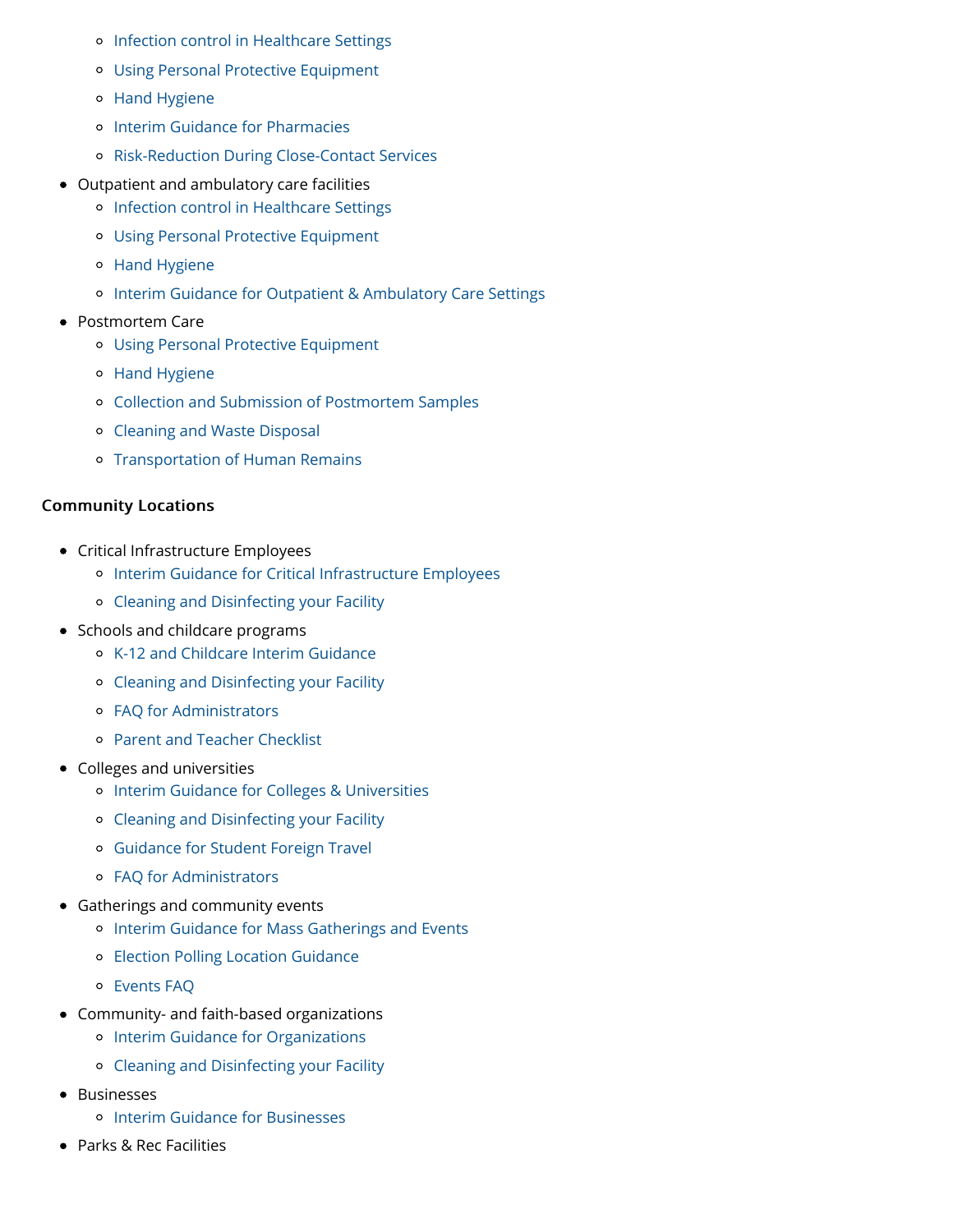- [Guidance for Administrators of Parks](https://www.cdc.gov/coronavirus/2019-ncov/community/parks-rec/park-administrators.html)
- Law Enforcement
	- [What Law Enforcement Personnel Need to Know about COVID-19](https://www.cdc.gov/coronavirus/2019-ncov/community/guidance-law-enforcement.html)
- Homeless Service Providers
	- o [Interim Guidance for Homeless Service Providers](https://www.cdc.gov/coronavirus/2019-ncov/community/homeless-shelters/plan-prepare-respond.html)
- Retirement Homes
	- o [Interim Guidance for Retirement Communities](https://www.cdc.gov/coronavirus/2019-ncov/community/retirement/guidance-retirement-response.html)
	- [FAQ for Administrators](https://www.cdc.gov/coronavirus/2019-ncov/community/retirement/faq.html)
- Correction & Detention Facilities
	- o [Interim Guidance for Correction & Detention Facilities](https://www.cdc.gov/coronavirus/2019-ncov/community/correction-detention/guidance-correctional-detention.html)
	- [FAQ for Administrators](https://www.cdc.gov/coronavirus/2019-ncov/community/correction-detention/faq.html)

#### Home Setting

- Preventing Getting Sick
	- [How to Protect Yourself and Others](https://www.cdc.gov/coronavirus/2019-ncov/prevent-getting-sick/prevention.html)
	- [Cleaning and Disinfecting your Home](https://www.cdc.gov/coronavirus/2019-ncov/prevent-getting-sick/disinfecting-your-home.html)
	- [Tribal How to Prevent the Spread of Coronavirus \(COVID-19\) in Your Home](http://caih.jhu.edu/assets/documents/COVID-19_Prevent_the_Spread_at_Home.pdf)  $|\mathcal{A}||$   $\Box$
	- [Tribal How to Care for Yourself at Home During Covid-19](http://caih.jhu.edu/assets/documents/COVID-19_caring_for_someone_at_home_JHUonly_2pages.pdf)  $\blacktriangleright$   $\Box$
- Running Errands
	- o [Shopping for Food and Other Essential Items](https://www.cdc.gov/coronavirus/2019-ncov/daily-life-coping/essential-goods-services.html)
	- [Accepting Deliveries and Takeout](https://www.cdc.gov/coronavirus/2019-ncov/daily-life-coping/essential-goods-services.html)
	- o [Banking](https://www.cdc.gov/coronavirus/2019-ncov/daily-life-coping/essential-goods-services.html)
	- [Getting Gasoline](https://www.cdc.gov/coronavirus/2019-ncov/daily-life-coping/essential-goods-services.html)
	- [Going to the Doctor and Pharmacy](https://www.cdc.gov/coronavirus/2019-ncov/daily-life-coping/essential-goods-services.html)
- $\bullet$  If you are sick
	- o [Steps to Help Prevent the Spread of COVID19 if You are Sick](https://www.cdc.gov/coronavirus/2019-ncov/if-you-are-sick/steps-when-sick.html)

#### **Transportation**

- Ships
	- o [Interim Guidance for Ships on Managing Suspected COVID-19](https://www.cdc.gov/quarantine/maritime/recommendations-for-ships.html)
- Airlines
	- [Cleaning Aircraft Carriers](https://www.cdc.gov/quarantine/air/managing-sick-travelers/ncov-airlines.html)
	- [Airline Agents Interim Guidance](https://www.cdc.gov/coronavirus/2019-ncov/community/airport-customer-factsheet.html)
- Buses
	- [Bus Transit Operator](https://www.cdc.gov/coronavirus/2019-ncov/community/organizations/bus-transit-operator.html)
- Rail
	- [Rail Transit Operators](https://www.cdc.gov/coronavirus/2019-ncov/community/organizations/rail-transit-operator.html)
	- [Transit Station Workers](https://www.cdc.gov/coronavirus/2019-ncov/community/organizations/transit-station-workers.html)
- EMS Transport Vehicles
	- o [Interim Guidance for EMS](https://www.cdc.gov/coronavirus/2019-ncov/hcp/guidance-for-ems.html)
- Taxis and Rideshares
	- [Keeping Commercial Establishments Safe](https://www.cdc.gov/coronavirus/2019-ncov/downloads/workplace-school-and-home-guidance.pdf)